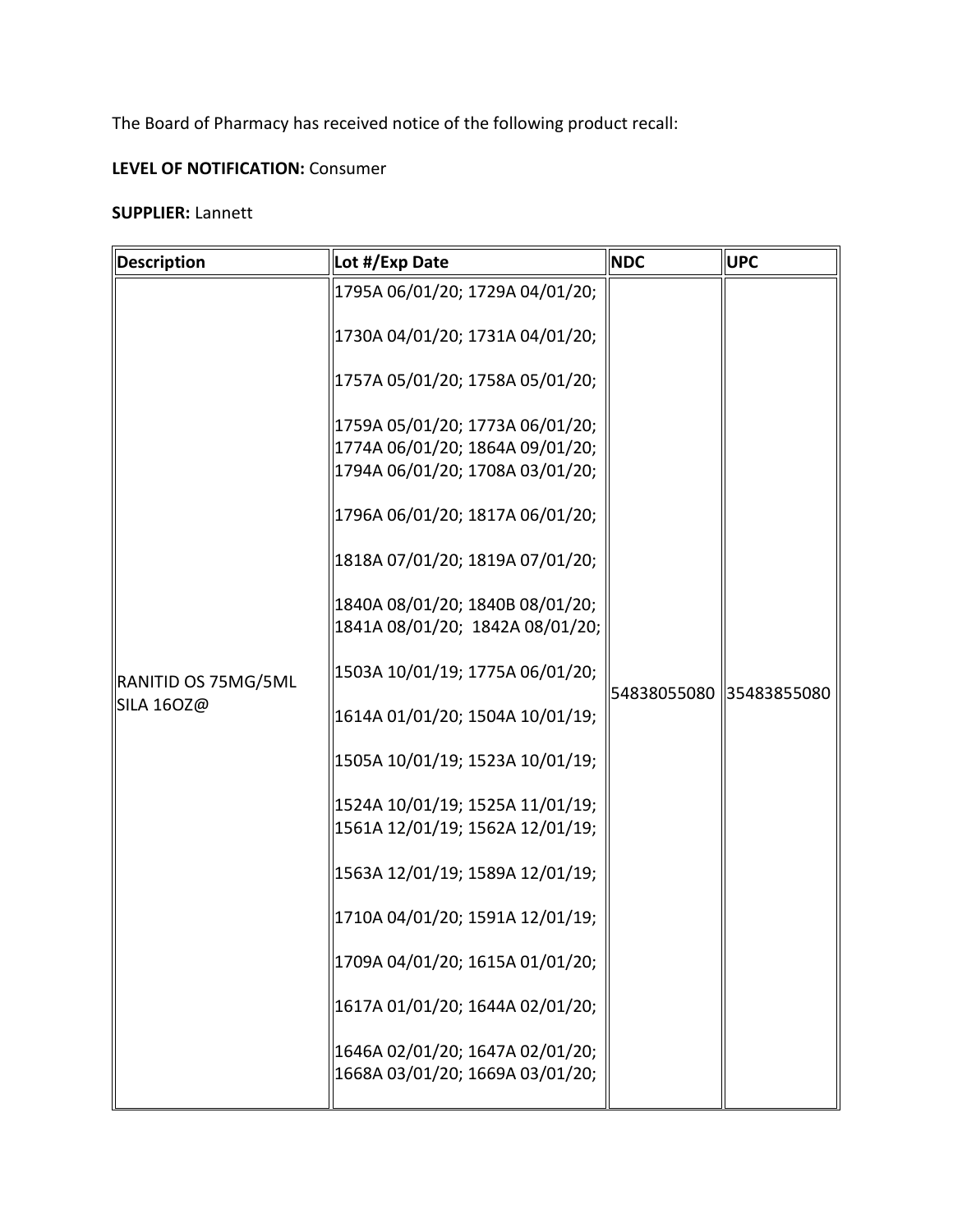| Description | Lot #/Exp Date                  | <b>NDC</b> | <b>UPC</b> |
|-------------|---------------------------------|------------|------------|
|             | 1670A 03/01/20; 1865A 09/01/20; |            |            |
|             | 1590A 12/01/19; 2127A 05/01/21; |            |            |
|             | 2065A 03/01/21; 2066A 03/01/21; |            |            |
|             | 2067A 03/01/21; 2071A 03/01/21; |            |            |
|             | 2072A 03/01/21; 2073A 03/01/21; |            |            |
|             | 2076A 03/01/21; 2077A 03/01/21; |            |            |
|             | 1863A 08/01/20; 2126A 05/01/21; |            |            |
|             | 2000A 01/01/21; 2128A 05/01/21; |            |            |
|             | 2164A 06/01/21; 2165A 06/01/21; |            |            |
|             | 2166A 06/01/21; 2179A 06/01/21; |            |            |
|             | 2180A 07/01/21; 2181A 07/01/21; |            |            |
|             | 2214A 08/01/21; 2215A 08/01/21; |            |            |
|             | 2078A 03/01/21; 1927A 10/01/20; |            |            |
|             | 1899A 10/01/20;1900A 10/01/20;  |            |            |
|             | 1901A 10/01/20;1910A 10/01/20;  |            |            |
|             | 1911A 10/01/20; 1912A 10/01/20; |            |            |
|             | 1918A 10/01/20; 1919A 10/01/20; |            |            |
|             | 1920A 10/01/20; 2020A 01/01/21; |            |            |
|             | 1926A 10/01/20; 2019A 01/01/21; |            |            |
|             | 1977A 12/01/20; 1978A 12/01/20; |            |            |
|             | 1979A 12/01/20; 1989A 12/01/20; |            |            |
|             | 1990A 12/01/20; 1991A 12/01/20; |            |            |
|             | 1998A 01/01/21; 1999A 01/01/21; |            |            |
|             | 2216A 08/01/21; 1925A 10/01/20  |            |            |